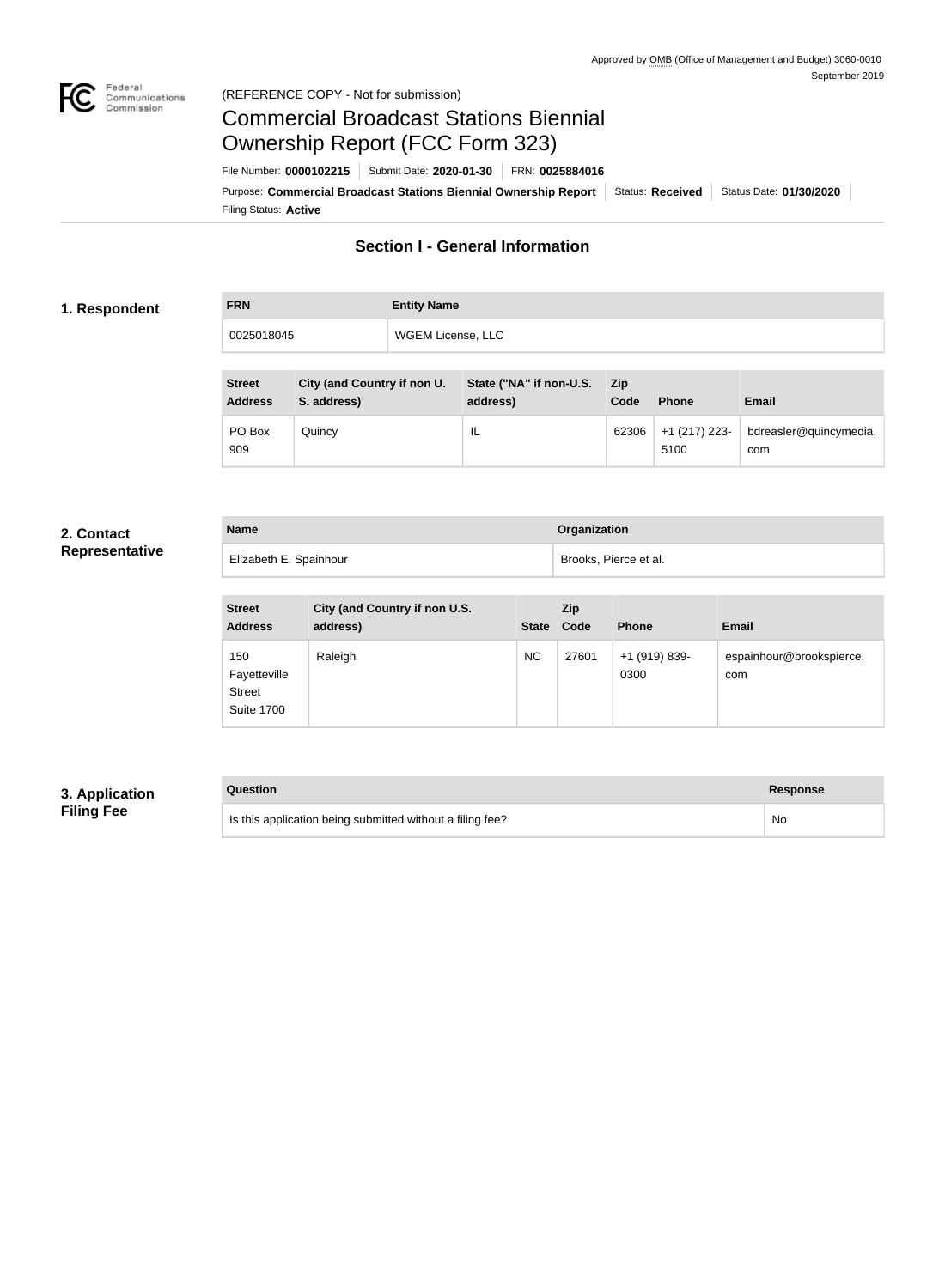| <b>Application Type</b> | <b>Form Number</b> | <b>Fee Code</b> | Quantity | <b>Fee Amount</b> | <b>Subtotal</b> |
|-------------------------|--------------------|-----------------|----------|-------------------|-----------------|
| <b>Biennial</b>         | Form 323           | <b>MAT</b>      |          | 85                | \$70.00         |
|                         |                    | <b>MAR</b>      | 2        | 85                | \$140.00        |
|                         |                    |                 |          | Total             | \$210.00        |

# **4. Nature of Respondent**

| (a) Provide the following information about the Respondent: |                           |  |
|-------------------------------------------------------------|---------------------------|--|
| <b>Relationship to stations/permits</b>                     | Licensee                  |  |
| <b>Nature of Respondent</b>                                 | Limited liability company |  |

### **(b) Provide the following information about this report:**

| <b>Purpose</b> | Biennial                                                                                                                                                                               |
|----------------|----------------------------------------------------------------------------------------------------------------------------------------------------------------------------------------|
| "As of" date   | 10/01/2019                                                                                                                                                                             |
|                | When filing a biennial ownership report or validating<br>and resubmitting a prior biennial ownership report, this<br>date must be Oct. 1 of the year in which this report is<br>filed. |

### **5. Licensee(s) and Station(s)**

## **Respondent is filing this report to cover the following Licensee(s) and station(s):**

| <b>Licensee/Permittee Name</b> |                  | <b>FRN</b>    |              |                |  |
|--------------------------------|------------------|---------------|--------------|----------------|--|
| WGEM License, LLC              |                  |               | 0025018045   |                |  |
| Fac. ID No.                    | <b>Call Sign</b> | <b>City</b>   | <b>State</b> | <b>Service</b> |  |
| 54275                          | WGEM-TV          | <b>QUINCY</b> | IL           | <b>DTV</b>     |  |

| 54275  | WGEM-TV       | <b>QUINCY</b> | IL | <b>DTV</b> |
|--------|---------------|---------------|----|------------|
| 54277  | WGEM          | <b>QUINCY</b> | IL | AM         |
| 54281  | WGEM-FM       | <b>QUINCY</b> | IL | FM         |
| 156892 | <b>W255CY</b> | <b>QUINCY</b> | IL | FX         |

# **Section II – Biennial Ownership Information**

# **1. 47 C.F.R. Section 73.3613 and Other Documents**

Licensee Respondents that hold authorizations for one or more full power television, AM, and/or FM stations should list all contracts and other instruments set forth in 47 C.F.R. Section 73.3613(a) through (c) for the facility or facilities listed on this report. In addition, attributable Local Marketing Agreements (LMAs) and attributable Joint Sales Agreements (JSAs) must be disclosed by the licensee of the brokering station on its ownership report. If the agreement is an attributable LMA, an attributable JSA, or a network affiliation agreement, check the appropriate box. Otherwise, select "Other." Non-Licensee Respondents, as well as Licensee Respondents that only hold authorizations for Class A television and/or low power television stations, should select "Not Applicable" in response to this question.

| <b>Document Information</b>           |                                   |  |  |
|---------------------------------------|-----------------------------------|--|--|
| Description of contract or instrument | Fox Network Affiliation Agreement |  |  |
| Parties to contract or instrument     | <b>Fox Television Network</b>     |  |  |
| Date of execution                     | 07/2017                           |  |  |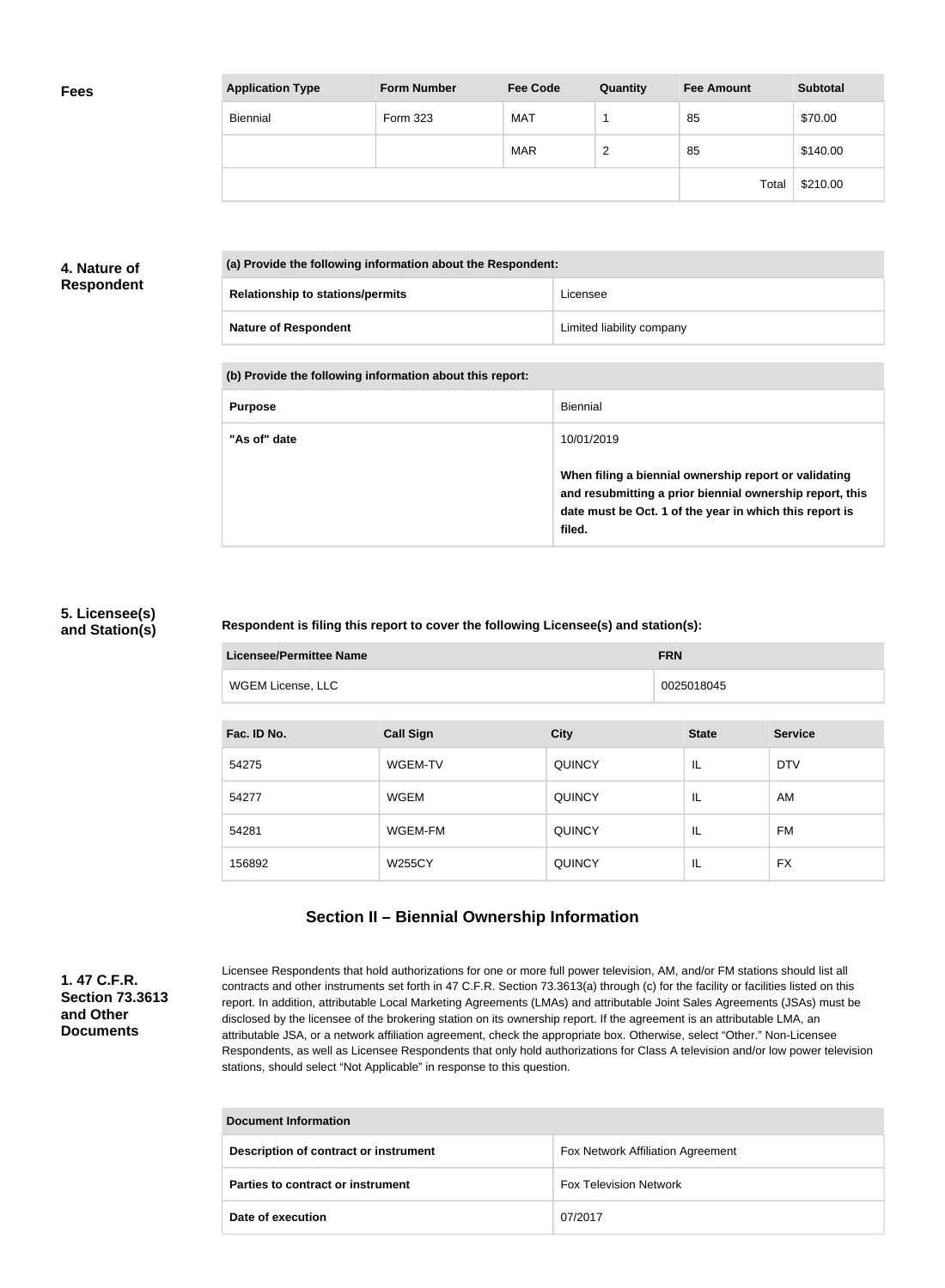| Date of expiration                              | 06/2020                              |
|-------------------------------------------------|--------------------------------------|
| <b>Agreement type</b><br>(check all that apply) | <b>Network Affiliation Agreement</b> |

| <b>Document Information</b>                     |                                      |  |
|-------------------------------------------------|--------------------------------------|--|
| Description of contract or instrument           | MeTV Network Affiliation Agreement   |  |
| Parties to contract or instrument               | <b>MeTV Television Network</b>       |  |
| Date of execution                               | 02/2019                              |  |
| Date of expiration                              | 04/2023                              |  |
| <b>Agreement type</b><br>(check all that apply) | <b>Network Affiliation Agreement</b> |  |

| <b>Document Information</b>                     |                                      |  |
|-------------------------------------------------|--------------------------------------|--|
| Description of contract or instrument           | NBC Network Affiliation Agreement    |  |
| Parties to contract or instrument               | <b>NBC Television Network</b>        |  |
| Date of execution                               | 01/2016                              |  |
| Date of expiration                              | 12/2022                              |  |
| <b>Agreement type</b><br>(check all that apply) | <b>Network Affiliation Agreement</b> |  |

| Description of contract or instrument | Third Amended and Restated Pledge Agreement                           |
|---------------------------------------|-----------------------------------------------------------------------|
| Parties to contract or instrument     | Wells Fargo Bank, NA and Suntrust Bank, NA                            |
| Date of execution                     | 11/2015                                                               |
| Date of expiration                    | 11/2022                                                               |
| <b>Agreement type</b>                 | Other                                                                 |
| (check all that apply)                | <b>Agreement Type: Third Amended and Restated Pledge</b><br>Agreement |

| Description of contract or instrument           | Third Amended and Restated Security Agreement                                    |
|-------------------------------------------------|----------------------------------------------------------------------------------|
| Parties to contract or instrument               | Wells Fargo Bank, NA and Suntrust Bank, NA                                       |
| Date of execution                               | 11/2015                                                                          |
| Date of expiration                              | 11/2022                                                                          |
| <b>Agreement type</b><br>(check all that apply) | Other<br><b>Agreement Type: Third Amended and Restated Security</b><br>Agreement |

| Document Information                  |                                             |  |
|---------------------------------------|---------------------------------------------|--|
| Description of contract or instrument | Third Amended and Restated Credit Agreement |  |
| Parties to contract or instrument     | Wells Fargo Bank, NA and Suntrust Bank, NA  |  |
| Date of execution                     | 11/2015                                     |  |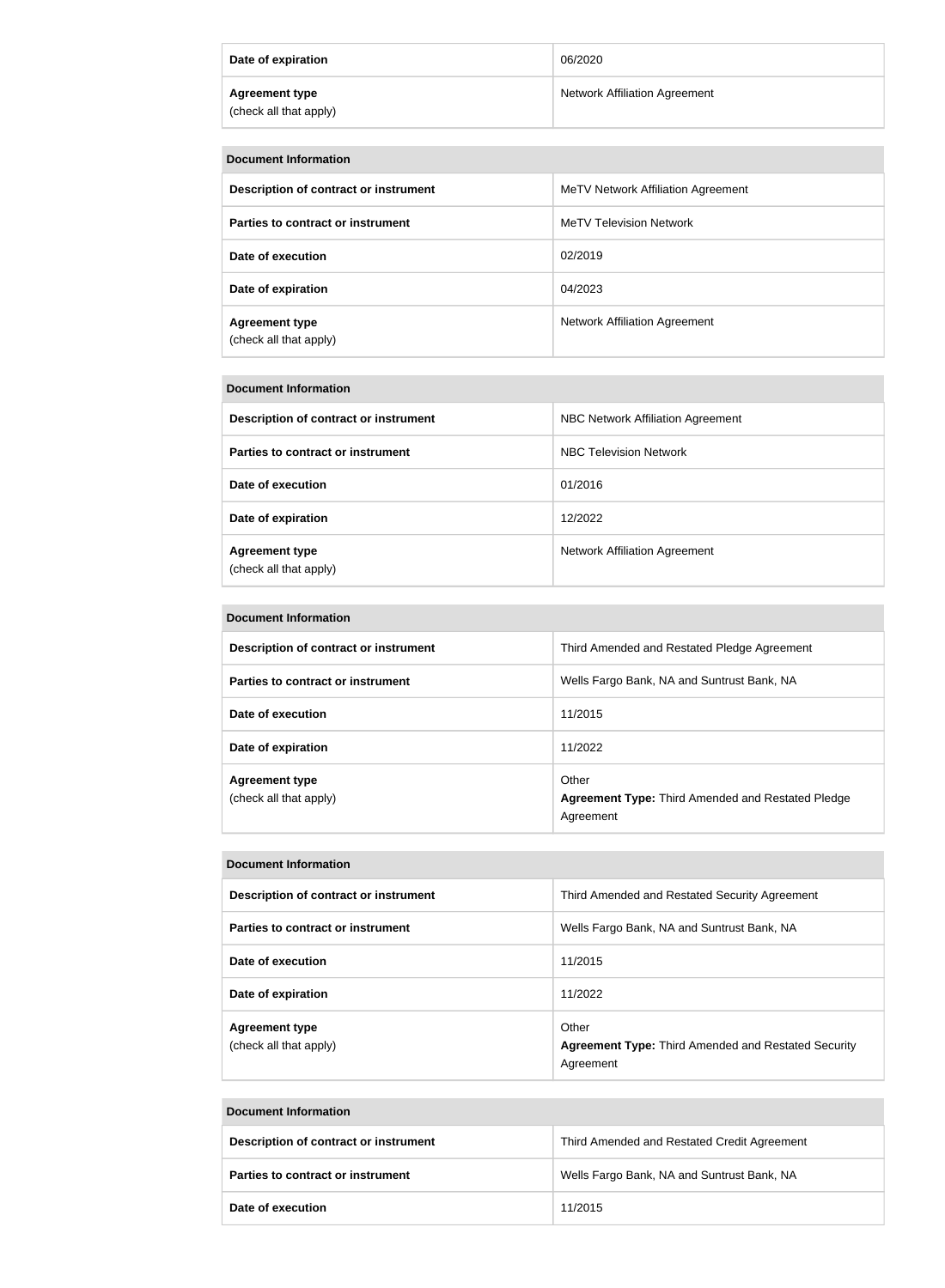| Date of expiration                              | 11/2022                                                                        |
|-------------------------------------------------|--------------------------------------------------------------------------------|
| <b>Agreement type</b><br>(check all that apply) | Other<br><b>Agreement Type: Third Amended and Restated Credit</b><br>Agreement |

| <b>Document Information</b>                     |                                                     |  |
|-------------------------------------------------|-----------------------------------------------------|--|
| Description of contract or instrument           | <b>Operating Agreement</b>                          |  |
| Parties to contract or instrument               | State of Missouri                                   |  |
| Date of execution                               | 10/2015                                             |  |
| Date of expiration                              | No expiration date                                  |  |
| <b>Agreement type</b><br>(check all that apply) | Other<br><b>Agreement Type: Operating Agreement</b> |  |

| <b>Document Information</b>                     |                                                          |  |
|-------------------------------------------------|----------------------------------------------------------|--|
| Description of contract or instrument           | Articles of Organization                                 |  |
| Parties to contract or instrument               | State of Missouri                                        |  |
| Date of execution                               | 10/2015                                                  |  |
| Date of expiration                              | No expiration date                                       |  |
| <b>Agreement type</b><br>(check all that apply) | Other<br><b>Agreement Type: Articles of Organization</b> |  |

| <b>Document Information</b>                     |                                              |  |
|-------------------------------------------------|----------------------------------------------|--|
| Description of contract or instrument           | <b>CW Plus Network Affiliation Agreement</b> |  |
| Parties to contract or instrument               | The CW Plus Network                          |  |
| Date of execution                               | 03/2006                                      |  |
| Date of expiration                              | 09/2020                                      |  |
| <b>Agreement type</b><br>(check all that apply) | <b>Network Affiliation Agreement</b>         |  |

### **Document Information**

| Description of contract or instrument           | Fourth Amendment to Credit Agreement                                 |  |
|-------------------------------------------------|----------------------------------------------------------------------|--|
| Parties to contract or instrument               | Wells Fargo Bank, NA as Administrative Agent                         |  |
| Date of execution                               | 02/2019                                                              |  |
| Date of expiration                              | 11/2022                                                              |  |
| <b>Agreement type</b><br>(check all that apply) | Other<br><b>Agreement Type: Fourth Amendment to Credit Agreement</b> |  |

## **2. Ownership Interests**

**(a)** Ownership Interests. This Question requires Respondents to enter detailed information about ownership interests by generating a series of subforms. Answer each question on each subform. The first subform listing should be for the Respondent itself. If the Respondent is not a natural person, also list each of the officers, directors, stockholders, non-insulated partners, non-insulated members, and any other persons or entities with a direct attributable interest in the Respondent pursuant to the standards set forth in 47 C.F.R. Section 73.3555. (A "direct" interest is one that is not held through any intervening companies or entities.) List each interest holder with a direct attributable interest in the Respondent separately.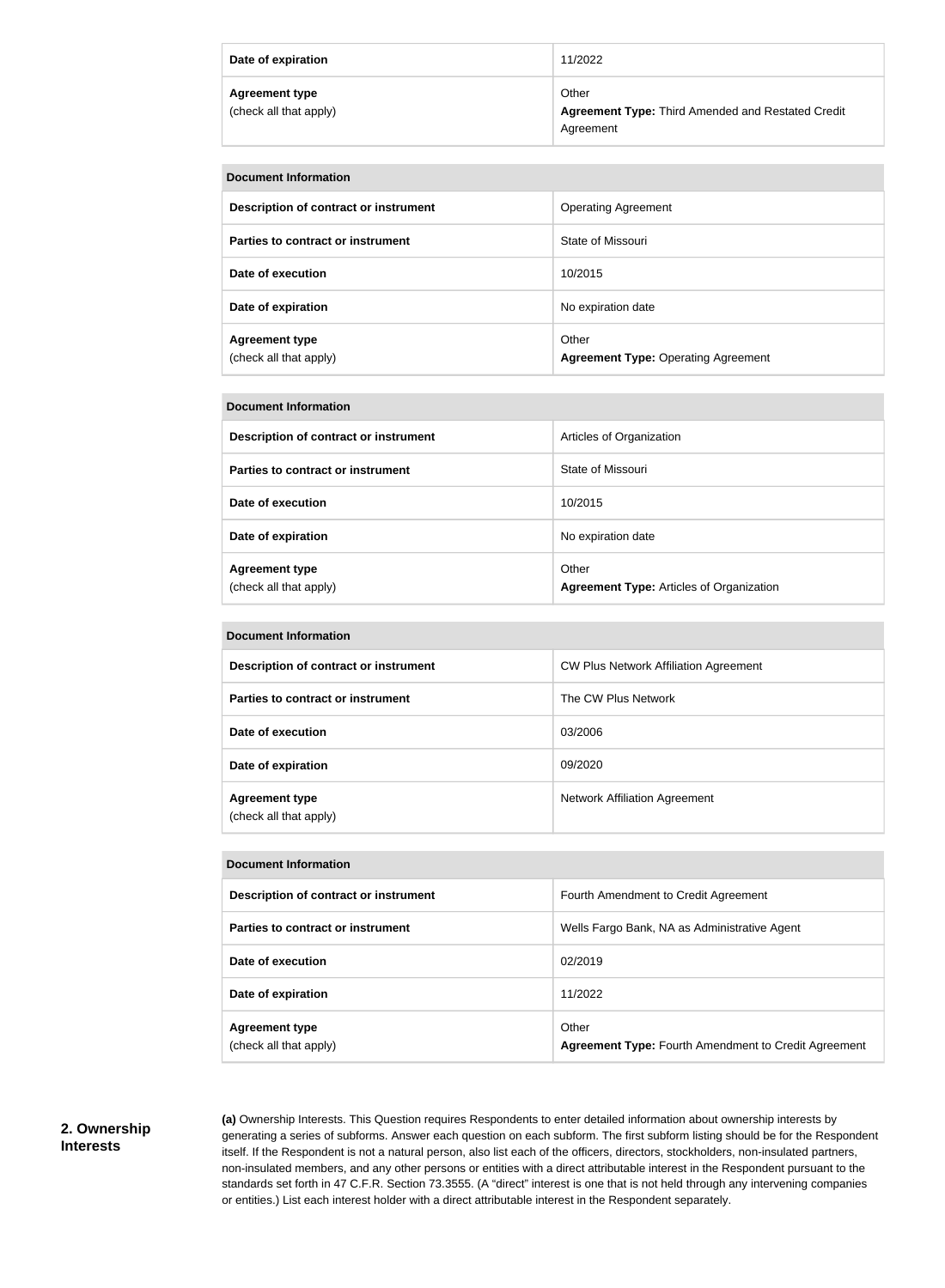Leave the percentage of total assets (Equity Debt Plus) field blank for an interest holder unless that interest holder has an attributable interest in the Respondent solely on the basis of the Commission's Equity Debt Plus attribution standard, 47 C.F.R. Section 73.3555, Note 2(i).

In the case of vertical or indirect ownership structures, list only those interests in the Respondent that also represent an attributable interest in the Licensee(s) for which the report is being submitted.

Entities that are part of an organizational structure that includes holding companies or other forms of indirect ownership must file separate ownership reports. In such a structure do not report, or file a separate report for, any interest holder that does not have an attributable interest in the Licensee(s) for which the report is being submitted.

Please see the Instructions for further detail concerning interests that must be reported in response to this question.

The Respondent must provide an FCC Registration Number for each interest holder reported in response to this question. Please see the Instructions for detailed information and guidance concerning this requirement.

| Ownership information                                                                                                            |                                                         |                      |                            |  |
|----------------------------------------------------------------------------------------------------------------------------------|---------------------------------------------------------|----------------------|----------------------------|--|
| <b>FRN</b>                                                                                                                       | 0025018045                                              |                      |                            |  |
| <b>Entity Name</b>                                                                                                               | WGEM License, LLC                                       |                      |                            |  |
| <b>Address</b>                                                                                                                   | PO Box                                                  | 909                  |                            |  |
|                                                                                                                                  | <b>Street 1</b>                                         |                      |                            |  |
|                                                                                                                                  | <b>Street 2</b>                                         |                      |                            |  |
|                                                                                                                                  | <b>City</b>                                             | Quincy               |                            |  |
|                                                                                                                                  | State ("NA" if non-U.S.<br>address)                     | IL                   |                            |  |
|                                                                                                                                  | <b>Zip/Postal Code</b>                                  | 62306                |                            |  |
|                                                                                                                                  | Country (if non-U.S.<br>address)                        | <b>United States</b> |                            |  |
| <b>Listing Type</b>                                                                                                              | Respondent                                              |                      |                            |  |
| <b>Positional Interests</b><br>(check all that apply)                                                                            | Respondent                                              |                      |                            |  |
| <b>Tribal Nation or Tribal</b><br><b>Entity</b>                                                                                  | Interest holder is not a Tribal nation or Tribal entity |                      |                            |  |
| <b>Interest Percentages</b><br>(enter percentage values                                                                          | <b>Voting</b>                                           | 0.0%                 | <b>Jointly Held?</b><br>No |  |
| from 0.0 to 100.0)                                                                                                               | <b>Equity</b>                                           | 0.0%                 |                            |  |
|                                                                                                                                  | <b>Total assets (Equity Debt</b><br>Plus)               | 0.0%                 |                            |  |
| Does interest holder have an attributable interest in one or more broadcast stations<br>No<br>that do not appear on this report? |                                                         |                      |                            |  |

### **Ownership Information**

#### **Ownership Information**

| <b>FRN</b>         | 0002819704                  |        |
|--------------------|-----------------------------|--------|
| <b>Entity Name</b> | Quincy Broadcasting Company |        |
| <b>Address</b>     | PO Box                      | 909    |
|                    | <b>Street 1</b>             |        |
|                    | <b>Street 2</b>             |        |
|                    | <b>City</b>                 | Quincy |
|                    |                             |        |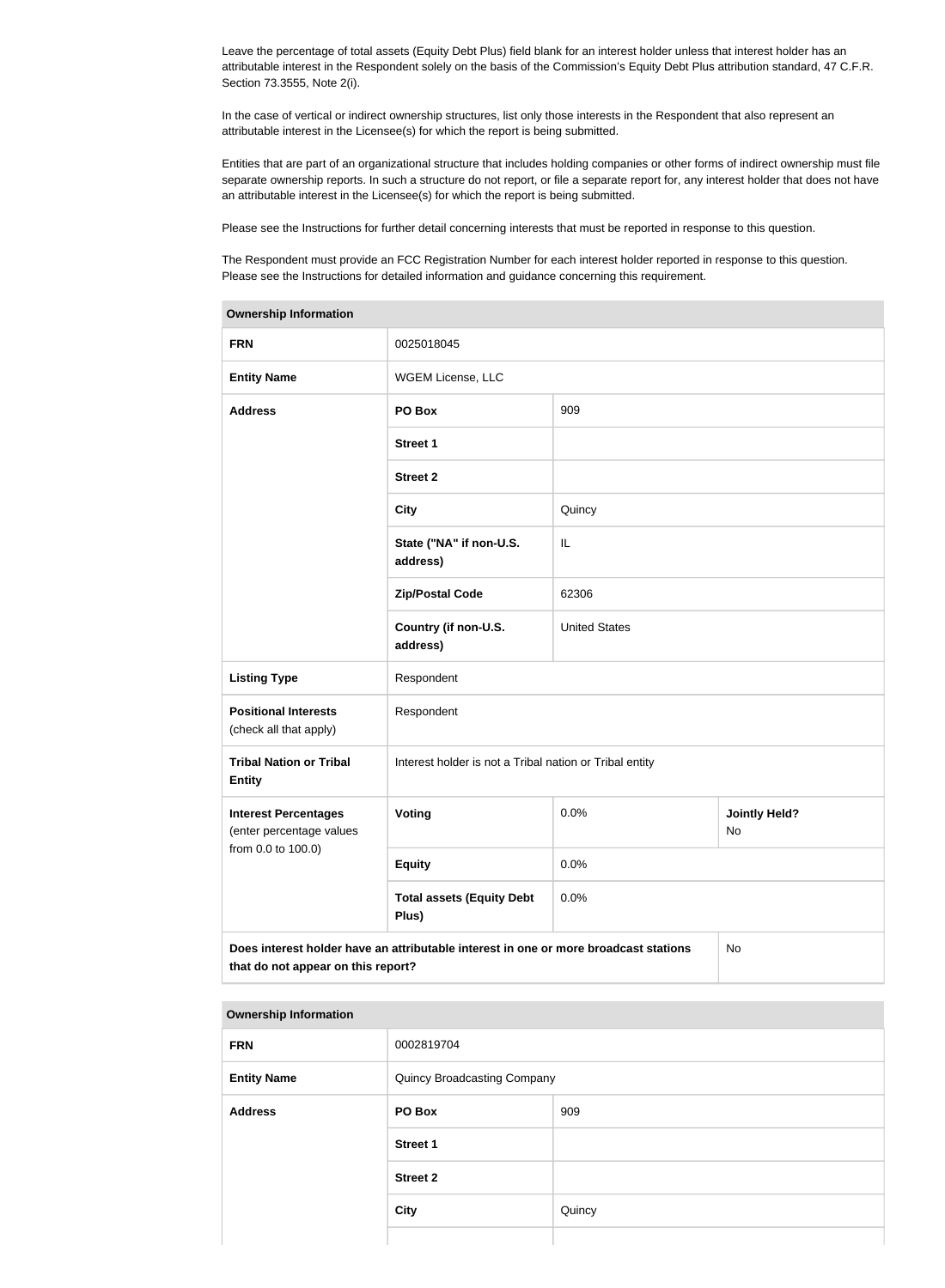|                                                         | State ("NA" if non-U.S.<br>address)                                                  | IL                   |                                   |
|---------------------------------------------------------|--------------------------------------------------------------------------------------|----------------------|-----------------------------------|
|                                                         | <b>Zip/Postal Code</b>                                                               | 62306                |                                   |
|                                                         | Country (if non-U.S.<br>address)                                                     | <b>United States</b> |                                   |
| <b>Listing Type</b>                                     | <b>Other Interest Holder</b>                                                         |                      |                                   |
| <b>Positional Interests</b><br>(check all that apply)   | <b>LC/LLC/PLLC Member</b>                                                            |                      |                                   |
| <b>Tribal Nation or Tribal</b><br><b>Entity</b>         | Interest holder is not a Tribal nation or Tribal entity                              |                      |                                   |
| <b>Interest Percentages</b><br>(enter percentage values | <b>Voting</b>                                                                        | 100.0%               | <b>Jointly Held?</b><br><b>No</b> |
| from 0.0 to 100.0)                                      | <b>Equity</b>                                                                        | 100.0%               |                                   |
|                                                         | <b>Total assets (Equity Debt</b><br>Plus)                                            |                      |                                   |
| that do not appear on this report?                      | Does interest holder have an attributable interest in one or more broadcast stations |                      | <b>No</b>                         |

| <b>Ownership Information</b>                              |                                     |                        |                            |  |
|-----------------------------------------------------------|-------------------------------------|------------------------|----------------------------|--|
| <b>FRN</b>                                                | 0019430719                          |                        |                            |  |
| <b>Name</b>                                               | Mary O. Winters                     |                        |                            |  |
| <b>Address</b>                                            | PO Box                              |                        |                            |  |
|                                                           | <b>Street 1</b>                     | 136 Emery Drive        |                            |  |
|                                                           | <b>Street 2</b>                     |                        |                            |  |
|                                                           | <b>City</b>                         | Quincy                 |                            |  |
|                                                           | State ("NA" if non-U.S.<br>address) | IL                     |                            |  |
|                                                           | <b>Zip/Postal Code</b>              | 62301                  |                            |  |
|                                                           | Country (if non-U.S.<br>address)    | <b>United States</b>   |                            |  |
| <b>Listing Type</b>                                       | Other Interest Holder               |                        |                            |  |
| <b>Positional Interests</b><br>(check all that apply)     | Officer                             |                        |                            |  |
| Citizenship, Gender,                                      | Citizenship                         | US                     |                            |  |
| <b>Ethnicity, and Race</b><br><b>Information (Natural</b> | Gender                              | Female                 |                            |  |
| <b>Persons Only)</b>                                      | <b>Ethnicity</b>                    | Not Hispanic or Latino |                            |  |
|                                                           | Race                                | White                  |                            |  |
| <b>Interest Percentages</b><br>(enter percentage values   | <b>Voting</b>                       | 0.0%                   | <b>Jointly Held?</b><br>No |  |
| from 0.0 to 100.0)                                        | <b>Equity</b>                       | 0.0%                   |                            |  |

**Total assets (Equity Debt** 

**Plus)**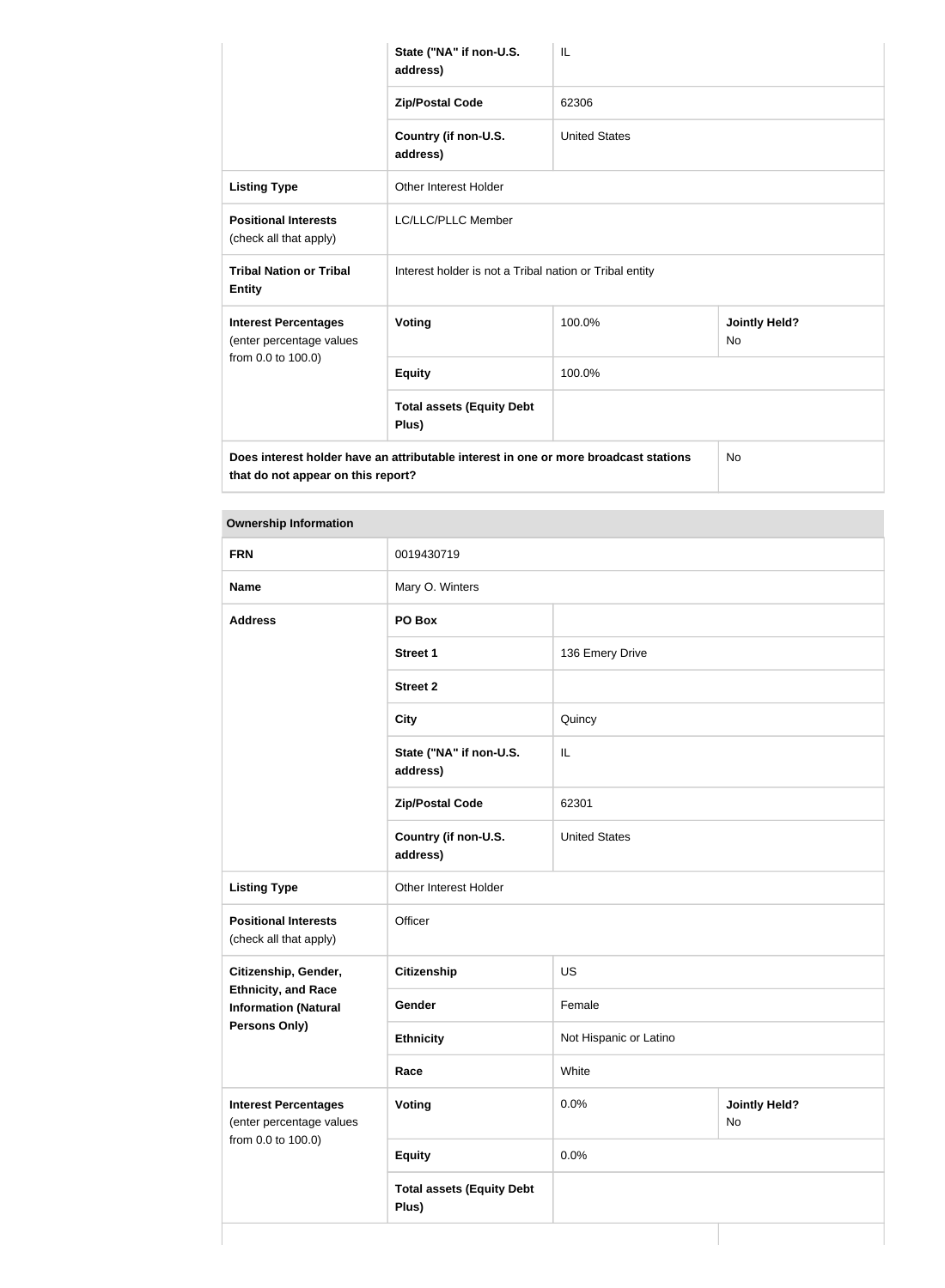| <b>Ownership Information</b>                                                                |                                           |                             |                            |
|---------------------------------------------------------------------------------------------|-------------------------------------------|-----------------------------|----------------------------|
| <b>FRN</b>                                                                                  | 0019430750                                |                             |                            |
| <b>Name</b>                                                                                 | Thomas A. Oakley                          |                             |                            |
| <b>Address</b>                                                                              | PO Box                                    |                             |                            |
|                                                                                             | <b>Street 1</b>                           | 935 Country Club Drive West |                            |
|                                                                                             | <b>Street 2</b>                           |                             |                            |
|                                                                                             | <b>City</b>                               | Quincy                      |                            |
|                                                                                             | State ("NA" if non-U.S.<br>address)       | IL                          |                            |
|                                                                                             | <b>Zip/Postal Code</b>                    | 62301                       |                            |
|                                                                                             | Country (if non-U.S.<br>address)          | <b>United States</b>        |                            |
| <b>Listing Type</b>                                                                         | Other Interest Holder                     |                             |                            |
| <b>Positional Interests</b><br>(check all that apply)                                       | Officer                                   |                             |                            |
| Citizenship, Gender,                                                                        | <b>Citizenship</b>                        | <b>US</b>                   |                            |
| <b>Ethnicity, and Race</b><br><b>Information (Natural</b>                                   | Gender                                    | Male                        |                            |
| Persons Only)                                                                               | <b>Ethnicity</b>                          | Not Hispanic or Latino      |                            |
|                                                                                             | Race                                      | White                       |                            |
| <b>Interest Percentages</b><br>(enter percentage values<br>from 0.0 to 100.0)               | <b>Voting</b>                             | 0.0%                        | <b>Jointly Held?</b><br>No |
|                                                                                             | <b>Equity</b>                             | 0.0%                        |                            |
|                                                                                             | <b>Total assets (Equity Debt</b><br>Plus) |                             |                            |
| Does interest holder have an attributable interest in one or more broadcast stations<br>Yes |                                           |                             |                            |

### **Ownership Information**

**that do not appear on this report?**

| <b>FRN</b>     | 0019430776                          |                      |
|----------------|-------------------------------------|----------------------|
| <b>Name</b>    | Bradley G. Eaton                    |                      |
| <b>Address</b> | PO Box                              |                      |
|                | Street 1                            | 3750 Deer Ridge Road |
|                | <b>Street 2</b>                     |                      |
|                | <b>City</b>                         | Quincy               |
|                | State ("NA" if non-U.S.<br>address) | IL                   |
|                | <b>Zip/Postal Code</b>              | 62305                |
|                | Country (if non-U.S.<br>address)    | <b>United States</b> |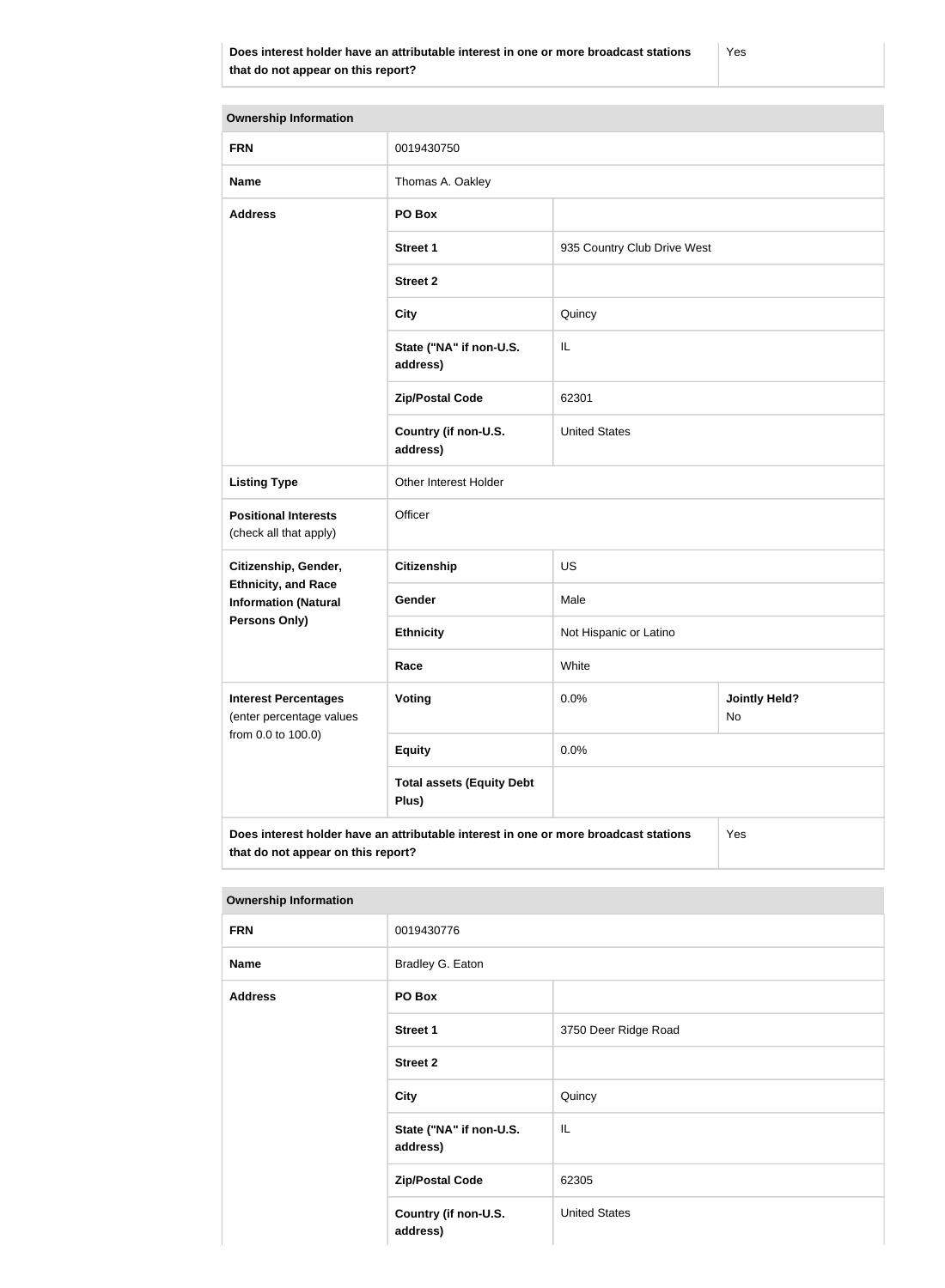| <b>Listing Type</b>                                                                                | Other Interest Holder                                                                |                        |                                   |
|----------------------------------------------------------------------------------------------------|--------------------------------------------------------------------------------------|------------------------|-----------------------------------|
| <b>Positional Interests</b><br>(check all that apply)                                              | Officer                                                                              |                        |                                   |
| Citizenship, Gender,<br><b>Ethnicity, and Race</b><br><b>Information (Natural</b><br>Persons Only) | <b>Citizenship</b>                                                                   | US                     |                                   |
|                                                                                                    | Gender                                                                               | Male                   |                                   |
|                                                                                                    | <b>Ethnicity</b>                                                                     | Not Hispanic or Latino |                                   |
|                                                                                                    | Race                                                                                 | White                  |                                   |
| <b>Interest Percentages</b><br>(enter percentage values                                            | <b>Voting</b>                                                                        | 0.0%                   | <b>Jointly Held?</b><br><b>No</b> |
| from 0.0 to 100.0)                                                                                 | <b>Equity</b>                                                                        | 0.0%                   |                                   |
|                                                                                                    | <b>Total assets (Equity Debt</b><br>Plus)                                            |                        |                                   |
| that do not appear on this report?                                                                 | Does interest holder have an attributable interest in one or more broadcast stations |                        | Yes                               |

| <b>Ownership Information</b>                              |                                                                                      |                        |                                   |
|-----------------------------------------------------------|--------------------------------------------------------------------------------------|------------------------|-----------------------------------|
| <b>FRN</b>                                                | 0019430651                                                                           |                        |                                   |
| <b>Name</b>                                               | Harold B. Oakley                                                                     |                        |                                   |
| <b>Address</b>                                            | PO Box                                                                               |                        |                                   |
|                                                           | <b>Street 1</b>                                                                      | 222 S. 16th Street     |                                   |
|                                                           | <b>Street 2</b>                                                                      |                        |                                   |
|                                                           | <b>City</b>                                                                          | Quincy                 |                                   |
|                                                           | State ("NA" if non-U.S.<br>address)                                                  | IL                     |                                   |
|                                                           | <b>Zip/Postal Code</b>                                                               | 62301                  |                                   |
|                                                           | Country (if non-U.S.<br>address)                                                     | <b>United States</b>   |                                   |
| <b>Listing Type</b>                                       | Other Interest Holder                                                                |                        |                                   |
| <b>Positional Interests</b><br>(check all that apply)     | Officer                                                                              |                        |                                   |
| Citizenship, Gender,                                      | <b>Citizenship</b>                                                                   | <b>US</b>              |                                   |
| <b>Ethnicity, and Race</b><br><b>Information (Natural</b> | Gender                                                                               | Male                   |                                   |
| Persons Only)                                             | <b>Ethnicity</b>                                                                     | Not Hispanic or Latino |                                   |
|                                                           | Race                                                                                 | White                  |                                   |
| <b>Interest Percentages</b><br>(enter percentage values   | Voting                                                                               | 0.0%                   | <b>Jointly Held?</b><br><b>No</b> |
| from 0.0 to 100.0)                                        | <b>Equity</b>                                                                        | 0.0%                   |                                   |
|                                                           | <b>Total assets (Equity Debt</b><br>Plus)                                            |                        |                                   |
| that do not appear on this report?                        | Does interest holder have an attributable interest in one or more broadcast stations |                        | Yes                               |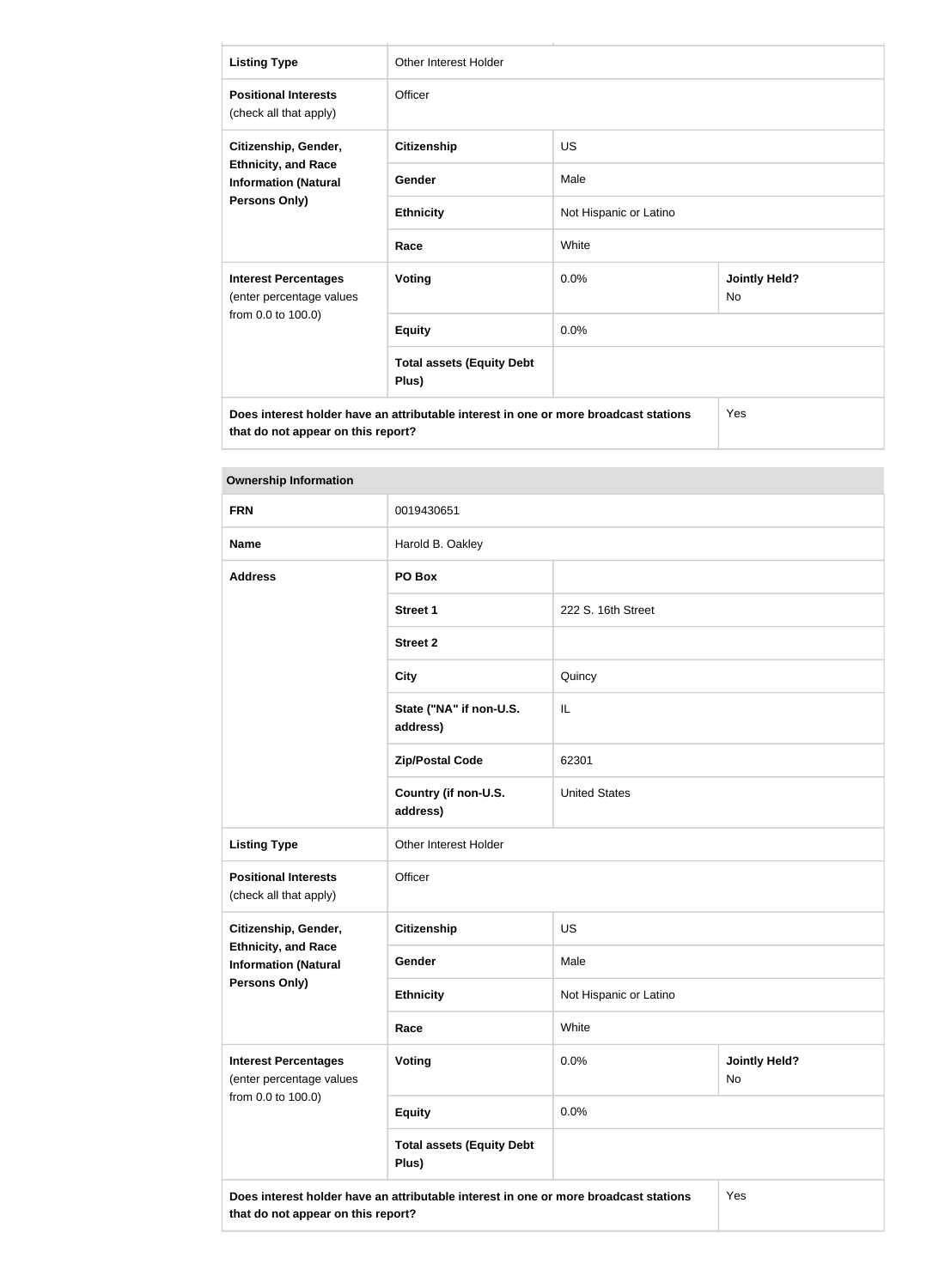| <b>Ownership Information</b>                                                                                                                               |                                           |                        |                            |  |
|------------------------------------------------------------------------------------------------------------------------------------------------------------|-------------------------------------------|------------------------|----------------------------|--|
| <b>FRN</b>                                                                                                                                                 | 0019430735                                |                        |                            |  |
| <b>Name</b>                                                                                                                                                | Ralph M. Oakley                           |                        |                            |  |
| <b>Address</b>                                                                                                                                             | PO Box                                    |                        |                            |  |
|                                                                                                                                                            | <b>Street 1</b>                           | 2824 Carnoustie Lane   |                            |  |
|                                                                                                                                                            | <b>Street 2</b>                           |                        |                            |  |
|                                                                                                                                                            | <b>City</b>                               | Quincy                 |                            |  |
|                                                                                                                                                            | State ("NA" if non-U.S.<br>address)       | IL                     |                            |  |
|                                                                                                                                                            | <b>Zip/Postal Code</b>                    | 62301                  |                            |  |
|                                                                                                                                                            | Country (if non-U.S.<br>address)          | <b>United States</b>   |                            |  |
| <b>Listing Type</b>                                                                                                                                        | Other Interest Holder                     |                        |                            |  |
| <b>Positional Interests</b><br>(check all that apply)                                                                                                      | Officer                                   |                        |                            |  |
| Citizenship, Gender,                                                                                                                                       | <b>Citizenship</b>                        | <b>US</b>              |                            |  |
| <b>Ethnicity, and Race</b><br><b>Information (Natural</b>                                                                                                  | Gender                                    | Male                   |                            |  |
| Persons Only)                                                                                                                                              | <b>Ethnicity</b>                          | Not Hispanic or Latino |                            |  |
|                                                                                                                                                            | Race                                      | White                  |                            |  |
| <b>Interest Percentages</b><br>(enter percentage values                                                                                                    | Voting                                    | 0.0%                   | <b>Jointly Held?</b><br>No |  |
| from 0.0 to 100.0)                                                                                                                                         | <b>Equity</b>                             | 0.0%                   |                            |  |
|                                                                                                                                                            | <b>Total assets (Equity Debt</b><br>Plus) |                        |                            |  |
| Does interest holder have an attributable interest in one or more broadcast stations<br>Yes<br>that do not appear on this report?                          |                                           |                        |                            |  |
|                                                                                                                                                            |                                           |                        |                            |  |
| (b) Respondent certifies that any interests, including equity, financial, or voting<br>Yes<br>interests, not reported in this filing are non-attributable. |                                           |                        |                            |  |

| (c) Does the Respondent or any reported interest holder<br>hold an attributable interest in any newspaper entities in<br>the same market as any station for which this report is<br>filed, as defined in 47 C.F.R. Section 73.3555?                                                                 | Yes |
|-----------------------------------------------------------------------------------------------------------------------------------------------------------------------------------------------------------------------------------------------------------------------------------------------------|-----|
| If "Yes," provide information describing the interest(s), using<br>EITHER the subform OR the spreadsheet option below.<br>Respondents with a large number (50 or more) of entries to<br>submit should use the spreadsheet option.                                                                   |     |
| NOTE: Spreadsheets must be submitted in a special XML<br>Spreadsheet format with the appropriate structure that is<br>specified in the documentation. For instructions on how to<br>use the spreadsheet option to complete this question<br>(including templates to start with), please Click Here. |     |

If "No," submit as an exhibit an explanation.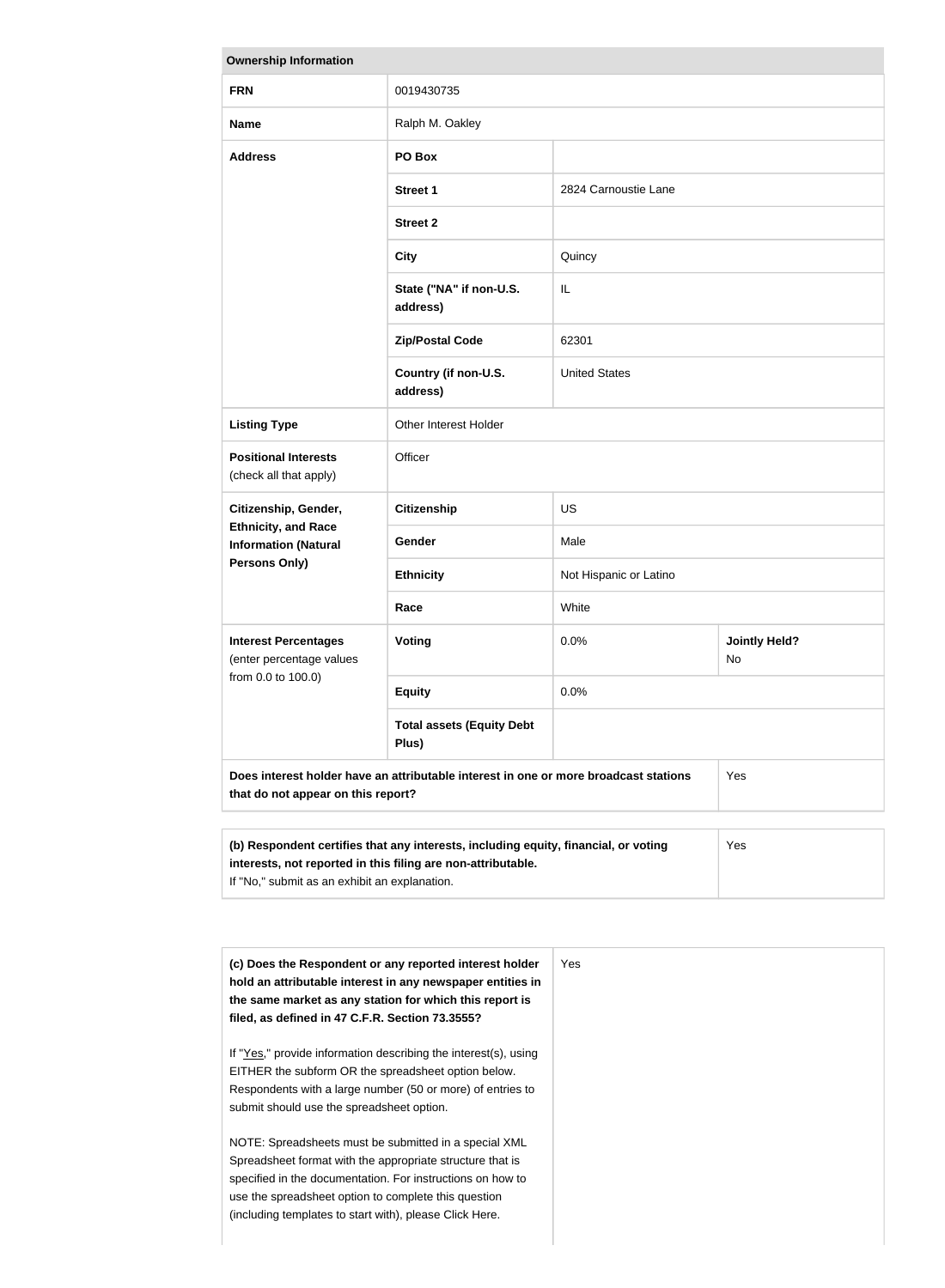If using the subform, leave the percentage of total assets (Equity Debt Plus) field blank for an interest holder unless that interest holder has an attributable interest in the newspaper entity solely on the basis of the Commission's Equity Debt Plus attribution standard, 47 C.F.R. Section 73.3555, Note 2(i). If using an XML Spreadsheet, enter "NA" into the percentage of total assets (Equity Debt Plus) field for an interest holder unless that interest holder has an attributable interest in the newspaper entity solely on the basis of the Commission's Equity Debt Plus attribution standard.

The Respondent must provide an FCC Registration Number for each interest holder reported in response to this question. Please see the Instructions for detailed information and guidance concerning this requirement.

| <b>Other Newspaper Interests</b>                      |                                        |        |  |
|-------------------------------------------------------|----------------------------------------|--------|--|
| <b>FRN</b>                                            | 0019430776                             |        |  |
| <b>Name</b>                                           | Bradley G. Eaton                       |        |  |
| <b>Name of Newspaper</b>                              | Quincy Herald-Whig                     |        |  |
| <b>Location of Newspaper</b>                          | <b>City</b>                            | Quincy |  |
|                                                       | <b>State</b>                           | IL     |  |
| <b>Positional Interests</b><br>(check all that apply) | Officer                                |        |  |
| <b>Interest Percentages</b>                           | <b>Voting</b>                          | 0.0%   |  |
| (enter percentage values from 0.0 to<br>$100.0$ )     | <b>Equity</b>                          | 0.0%   |  |
|                                                       | <b>Total assets (Equity Debt Plus)</b> |        |  |

#### **Other Newspaper Interests**

#### **Other Newspaper Interests**

| <b>FRN</b>                                            | 0019430776                             |           |  |
|-------------------------------------------------------|----------------------------------------|-----------|--|
| <b>Name</b>                                           | Bradley G. Eaton                       |           |  |
| <b>Name of Newspaper</b>                              | <b>Hannibal Courier-Post</b>           |           |  |
| <b>Location of Newspaper</b>                          | <b>City</b>                            | Hannibal  |  |
|                                                       | <b>State</b>                           | <b>MO</b> |  |
| <b>Positional Interests</b><br>(check all that apply) | Officer                                |           |  |
| <b>Interest Percentages</b>                           | <b>Voting</b>                          | 0.0%      |  |
| (enter percentage values from 0.0 to<br>$100.0$ )     | <b>Equity</b>                          | 0.0%      |  |
|                                                       | <b>Total assets (Equity Debt Plus)</b> |           |  |

#### **Other Newspaper Interests**

| <b>FRN</b>                   | 0019430651                   |          |  |
|------------------------------|------------------------------|----------|--|
| <b>Name</b>                  | Harold B. Oakley             |          |  |
| <b>Name of Newspaper</b>     | <b>Hannibal Courier-Post</b> |          |  |
| <b>Location of Newspaper</b> | City                         | Hannibal |  |
|                              |                              |          |  |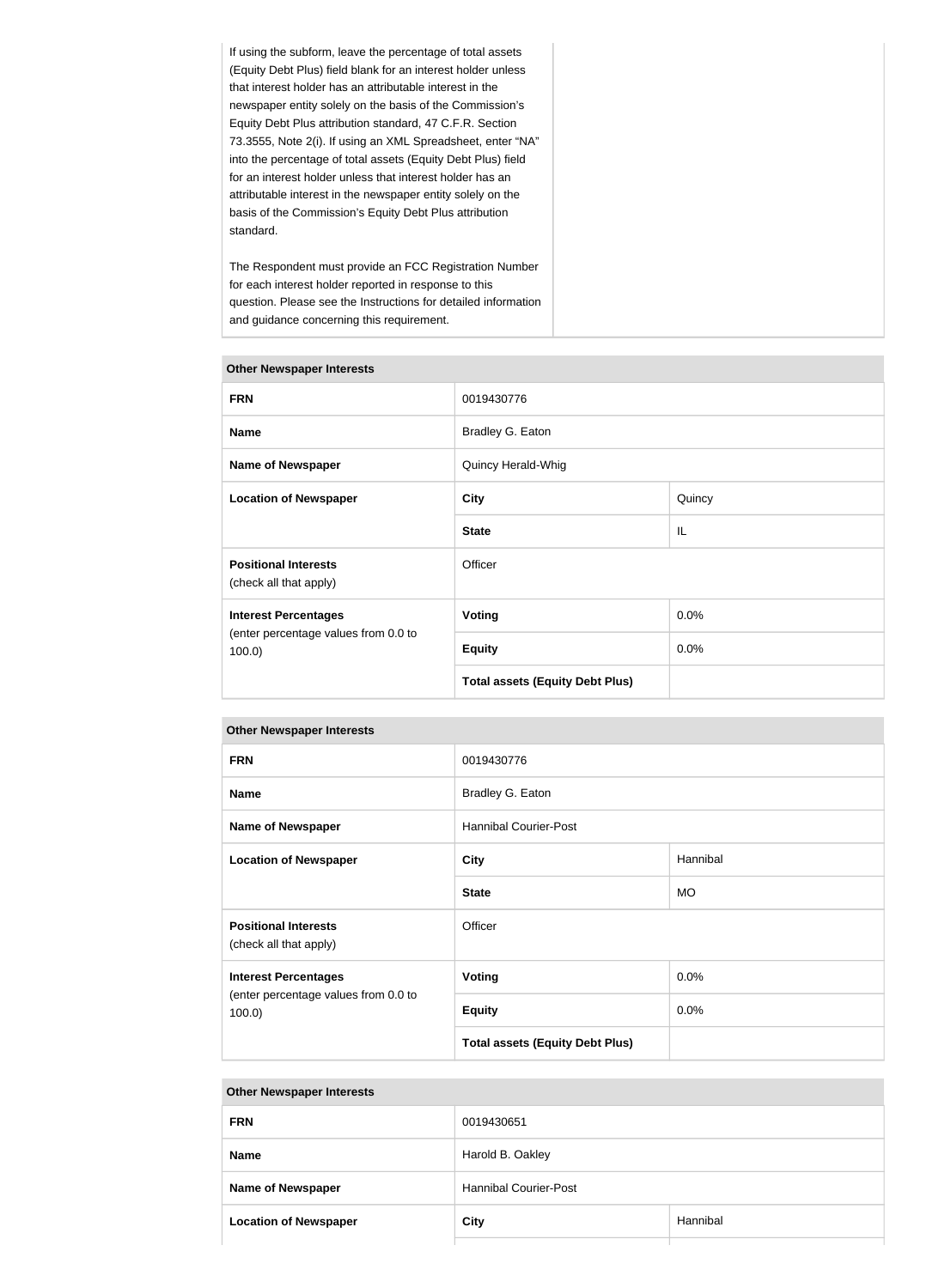|                                                       | <b>State</b>                           | <b>MO</b> |
|-------------------------------------------------------|----------------------------------------|-----------|
| <b>Positional Interests</b><br>(check all that apply) | Officer                                |           |
| <b>Interest Percentages</b>                           | Voting                                 | $0.0\%$   |
| (enter percentage values from 0.0 to<br>100.0         | <b>Equity</b>                          | $0.0\%$   |
|                                                       | <b>Total assets (Equity Debt Plus)</b> |           |

# **Other Newspaper Interests**

| <b>FRN</b><br>0019430651<br><b>Name</b><br>Harold B. Oakley<br><b>Name of Newspaper</b><br>Quincy Herald-Whig<br><b>Location of Newspaper</b><br><b>City</b><br>Quincy<br><b>State</b><br>IL<br><b>Positional Interests</b><br>Officer<br>(check all that apply)<br>0.0%<br><b>Voting</b><br><b>Interest Percentages</b><br>(enter percentage values from 0.0 to<br>0.0%<br><b>Equity</b><br>$100.0$ )<br><b>Total assets (Equity Debt Plus)</b> |  |  |
|--------------------------------------------------------------------------------------------------------------------------------------------------------------------------------------------------------------------------------------------------------------------------------------------------------------------------------------------------------------------------------------------------------------------------------------------------|--|--|
|                                                                                                                                                                                                                                                                                                                                                                                                                                                  |  |  |
|                                                                                                                                                                                                                                                                                                                                                                                                                                                  |  |  |
|                                                                                                                                                                                                                                                                                                                                                                                                                                                  |  |  |
|                                                                                                                                                                                                                                                                                                                                                                                                                                                  |  |  |
|                                                                                                                                                                                                                                                                                                                                                                                                                                                  |  |  |
|                                                                                                                                                                                                                                                                                                                                                                                                                                                  |  |  |
|                                                                                                                                                                                                                                                                                                                                                                                                                                                  |  |  |
|                                                                                                                                                                                                                                                                                                                                                                                                                                                  |  |  |
|                                                                                                                                                                                                                                                                                                                                                                                                                                                  |  |  |

# **Other Newspaper Interests**

| <b>FRN</b>                                            | 0019430719                             |           |  |
|-------------------------------------------------------|----------------------------------------|-----------|--|
| <b>Name</b>                                           | Mary O. Winters                        |           |  |
| <b>Name of Newspaper</b>                              | <b>Hannibal Courier-Post</b>           |           |  |
| <b>Location of Newspaper</b>                          | <b>City</b>                            | Hannibal  |  |
|                                                       | <b>State</b>                           | <b>MO</b> |  |
| <b>Positional Interests</b><br>(check all that apply) | Officer                                |           |  |
| <b>Interest Percentages</b>                           | <b>Voting</b>                          | 0.0%      |  |
| (enter percentage values from 0.0 to<br>$100.0$ )     | <b>Equity</b>                          | 0.0%      |  |
|                                                       | <b>Total assets (Equity Debt Plus)</b> |           |  |

# **Other Newspaper Interests**

| <b>FRN</b>                                            | 0019430719         |        |
|-------------------------------------------------------|--------------------|--------|
| <b>Name</b>                                           | Mary O. Winters    |        |
| <b>Name of Newspaper</b>                              | Quincy Herald-Whig |        |
| <b>Location of Newspaper</b>                          | <b>City</b>        | Quincy |
|                                                       | <b>State</b>       | IL     |
| <b>Positional Interests</b><br>(check all that apply) | Officer            |        |
| <b>Interest Percentages</b>                           | <b>Voting</b>      | 0.0%   |
|                                                       |                    |        |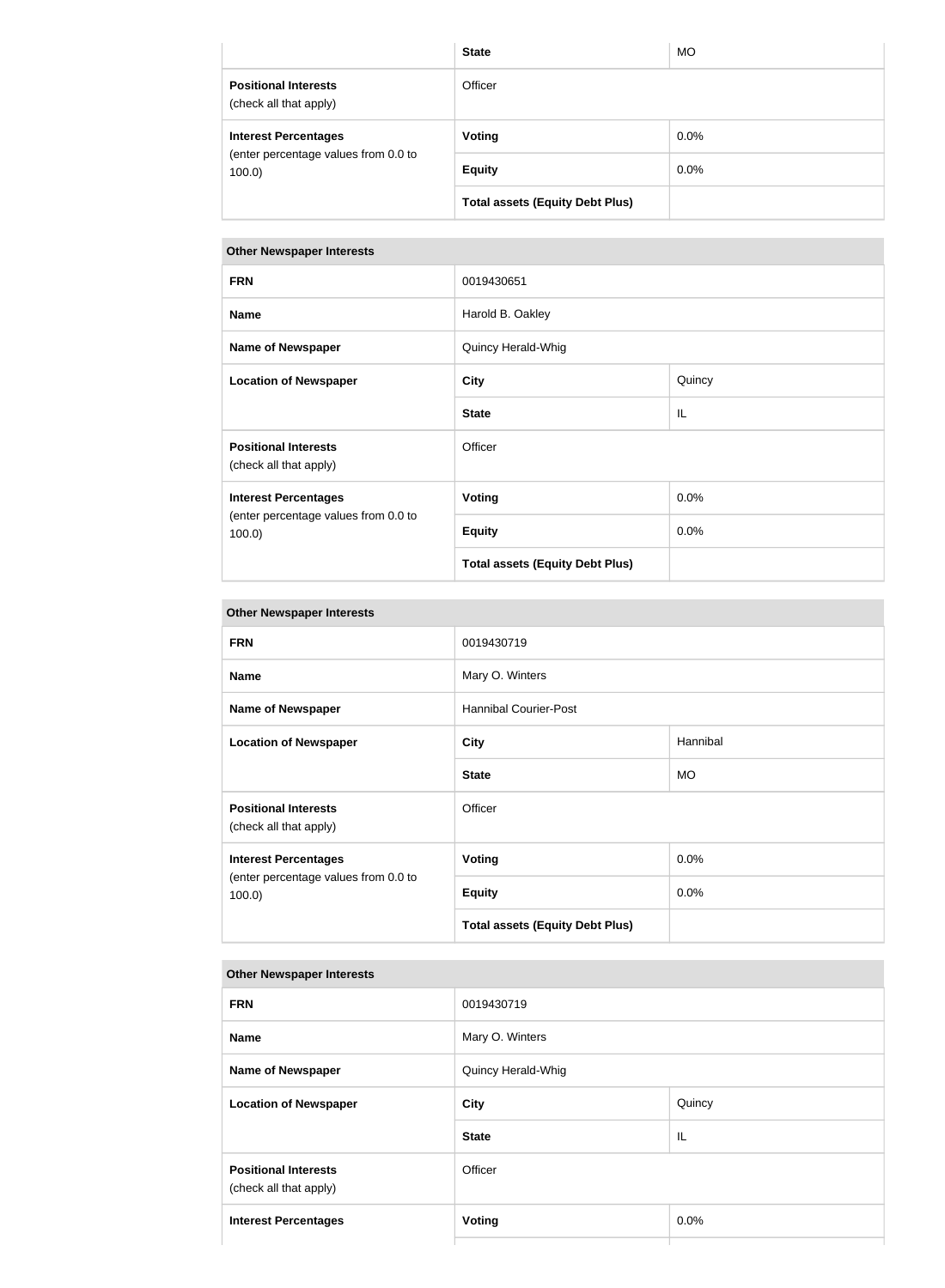| (enter percentage values from 0.0 to |  |
|--------------------------------------|--|
| 100.0)                               |  |

#### **Other Newspaper Interests**

| <b>FRN</b>                                            | 0019430735                             |         |
|-------------------------------------------------------|----------------------------------------|---------|
| <b>Name</b>                                           | Ralph M. Oakley                        |         |
| <b>Name of Newspaper</b>                              | Quincy Herald-Whig                     |         |
| <b>Location of Newspaper</b>                          | <b>City</b>                            | Quincy  |
|                                                       | <b>State</b>                           | IL      |
| <b>Positional Interests</b><br>(check all that apply) | Officer                                |         |
| <b>Interest Percentages</b>                           | Voting                                 | $0.0\%$ |
| (enter percentage values from 0.0 to<br>$100.0$ )     | <b>Equity</b>                          | 0.0%    |
|                                                       | <b>Total assets (Equity Debt Plus)</b> |         |

### **Other Newspaper Interests**

| <b>FRN</b>                                            | 0019430735                             |           |
|-------------------------------------------------------|----------------------------------------|-----------|
| <b>Name</b>                                           | Ralph M. Oakley                        |           |
| <b>Name of Newspaper</b>                              | <b>Hannibal Courier-Post</b>           |           |
| <b>Location of Newspaper</b>                          | <b>City</b>                            | Hannibal  |
|                                                       | <b>State</b>                           | <b>MO</b> |
| <b>Positional Interests</b><br>(check all that apply) | Officer                                |           |
| <b>Interest Percentages</b>                           | <b>Voting</b>                          | 0.0%      |
| (enter percentage values from 0.0 to<br>100.0         | <b>Equity</b>                          | 0.0%      |
|                                                       | <b>Total assets (Equity Debt Plus)</b> |           |

# **FRN** 0019430750 **Name Name** Thomas A. Oakley **Name of Newspaper Newspaper** Quincy Herald-Whig **Location of Newspaper City City Cullection Cullection Cullection Cullection Cullection Cullection Cullection Cullection Cullection Cullection Cullection Cullection Cullection Cullection C State** IL **IL Positional Interests** (check all that apply) **Officer Interest Percentages** (enter percentage values from 0.0 to 100.0) **Voting** 0.0% **Equity** 0.0% **Total assets (Equity Debt Plus)**

### **Other Newspaper Interests**

**Other Newspaper Interests**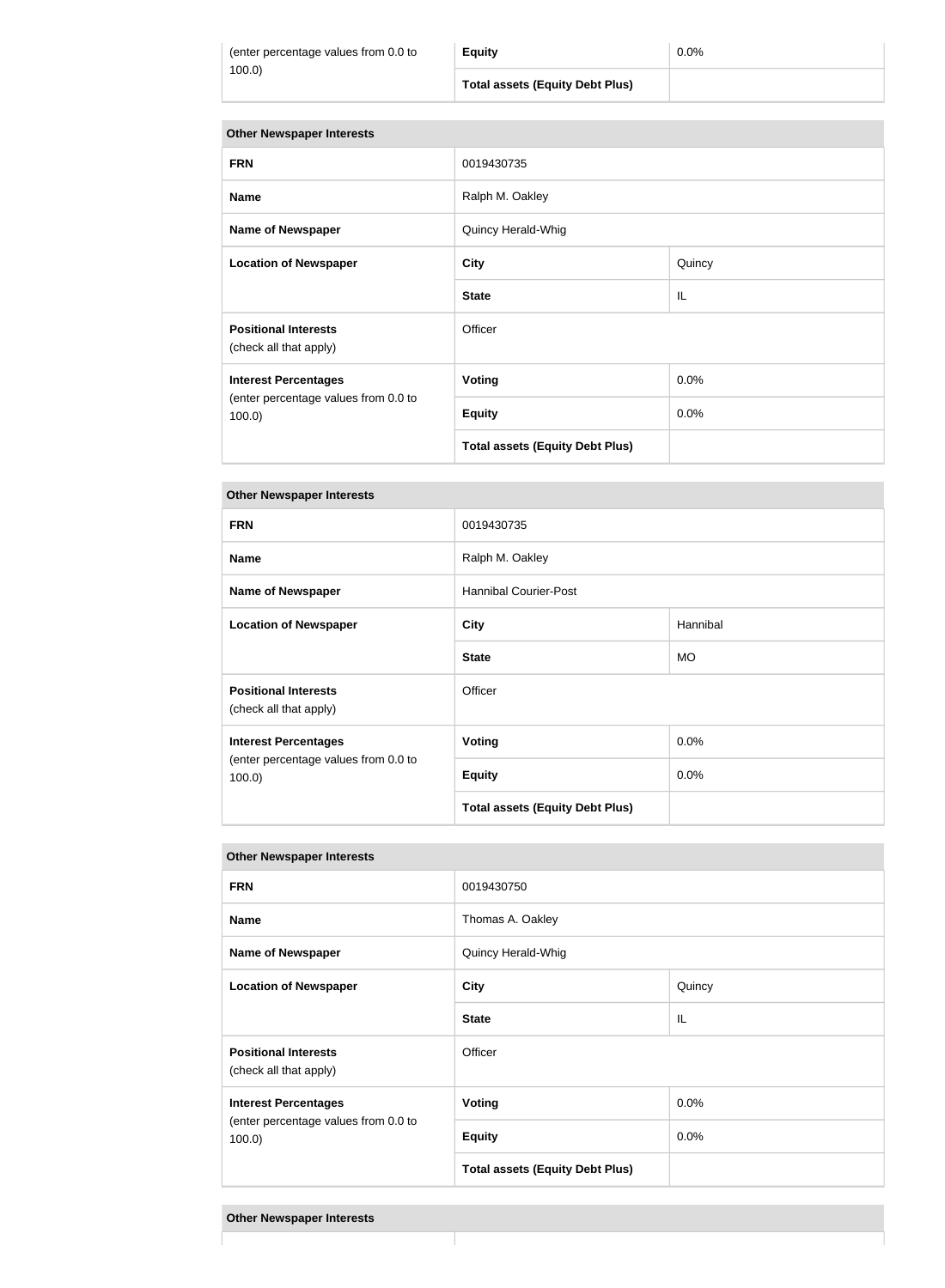| <b>FRN</b>                                            | 0019430750                             |           |
|-------------------------------------------------------|----------------------------------------|-----------|
| <b>Name</b>                                           | Thomas A. Oakley                       |           |
| <b>Name of Newspaper</b>                              | <b>Hannibal Courier-Post</b>           |           |
| <b>Location of Newspaper</b>                          | <b>City</b>                            | Hannibal  |
|                                                       | <b>State</b>                           | <b>MO</b> |
| <b>Positional Interests</b><br>(check all that apply) | Officer                                |           |
| <b>Interest Percentages</b>                           | Voting                                 | $0.0\%$   |
| (enter percentage values from 0.0 to<br>$100.0$ )     | <b>Equity</b>                          | $0.0\%$   |
|                                                       | <b>Total assets (Equity Debt Plus)</b> |           |

**(d) Are any of the individuals listed as an attributable interest holder in the Respondent married to each other or related to each other as parentchild or as siblings?** Yes

If "Yes," provide the following information for each such the relationship.

#### **Family Relationships**

| <b>FRN</b>   | 0019430719   | <b>Name</b> | Mary O Winters  |
|--------------|--------------|-------------|-----------------|
| <b>FRN</b>   | 0019430750   | <b>Name</b> | Thomas A Oakley |
| Relationship | Parent/Child |             |                 |

### **Family Relationships**

| <b>FRN</b>   | 0019430750   | <b>Name</b> | Thomas A Oakley |
|--------------|--------------|-------------|-----------------|
| <b>FRN</b>   | 0019430735   | <b>Name</b> | Ralph M Oakley  |
| Relationship | Parent/Child |             |                 |

### **Family Relationships**

| <b>FRN</b>   | 0019430735 | <b>Name</b> | Ralph M Oakley |
|--------------|------------|-------------|----------------|
| <b>FRN</b>   | 0019430719 | <b>Name</b> | Mary O Winters |
| Relationship | Siblings   |             |                |

| (e) Is Respondent seeking an attribution exemption for any officer or director with<br>duties wholly unrelated to the Licensee(s)?                                                                                             | No. |
|--------------------------------------------------------------------------------------------------------------------------------------------------------------------------------------------------------------------------------|-----|
| If "Yes," complete the information in the required fields and submit an Exhibit fully describing<br>that individual's duties and responsibilities, and explaining why that individual should not be<br>attributed an interest. |     |

**3. Organizational Chart (Licensees Only)**

Attach a flowchart or similar document showing the Licensee's vertical ownership structure including the Licensee and all entities that have attributable interests in the Licensee. Licensees with a single parent entity may provide a brief explanatory textual Exhibit in lieu of a flowchart or similar document. Licensees without parent entities should so indicate in a textual Exhibit.

**Non-Licensee Respondents should select "N/A" in response to this question.**